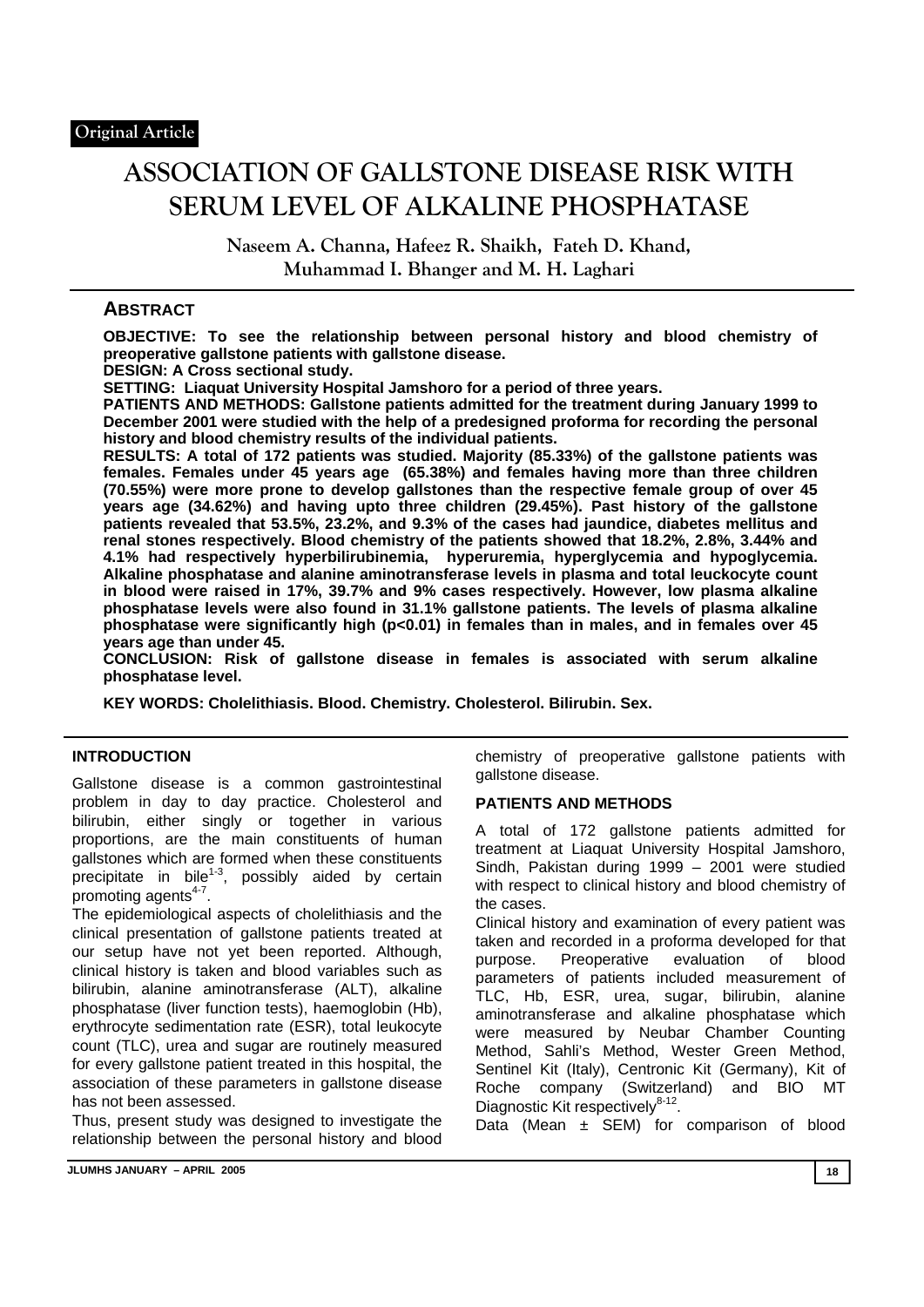parameters between two groups (females versus males, females having up to 3 children versus females having more than 3 children and females under 45 years age versus females over 45 years age groups) were calculated by using standard methods. Student's t- test was used to estimate the level of significance at 95% confidence interval between the groups<sup>13</sup>.

## **RESULTS**

Personal history of the cases revealed that 53.5% patients had jaundice and 9.3% had renal stones **(Table I)**. There appeared to be no clear relationship between gallstone disease and addiction of patients with smoking, tea, chewing of Paan/ Supari/ Ghutka and use of Nass / Naswar **(Table II)**.

**Figure I** shows gender wise comparison of gallstone patients treated at Hospital. No change was observed in blood parameters between two sexes except ALP which was higher in females than males **(Table III)**.Since after 45 years age females experience menopause, hence, to see the effect of menopause (if any) on the frequency of occurrence of gallstones, females were divided into two age groups; under 45 years and over 45 years **(Figure II)**. Females before menopause could be seen to be at higher risk for formation of gallstones than the females who had experienced menopause. However, amongst the females of under 45 years age, the risk for formation of gallstones increased with the number of pregnancies **(Figure III)**. Of the gallstones patients, 18.2% had hyperbilirubinemia (serum bilirubin level greater than 1.0 mg/dl), 2.8% had hyperuremia (blood urea level greater than 50mg/dl), 3.44% hyperglycemia (blood glucose level greater than 110 mg/dl) and 4.1% had hypoglycemia (blood glucose level less than 80 mg/dl). Forty percent of the female

and 36% of the male gallstone patients were anemic. Blood TLC and plasma enzyme levels for ALT and alkaline phosphatase were raised in 9%, 39.7% and 17% gallstone patients respectively.

**Tables IV** and **V** respectively show the comparison of blood parameters between female gallstone patients divided on the basis of two age groups, and on the basis of number of children. The two patient age groups were comparable except for the levels of alkaline phosphatase which was found to be significantly higher (p<.003) in females over 45 years age as against the females under 45 and higher in females having more than three children than the females having up to three children.

| <b>Factor</b>       | Number of<br>Patients (n=172) | Percentage |  |
|---------------------|-------------------------------|------------|--|
| Jaundice            | 92                            | 53.5       |  |
| Typhoid             | 12                            |            |  |
| Hernia              | 12                            |            |  |
| <b>Diabetes</b>     | 40                            | 23.2       |  |
| <b>Renal Stones</b> | 16                            | 9.3        |  |

#### **TABLE I: FACTORS ASSOCIATED WITH PATIENTS HAVING GALLSTONES**

| <b>Addiction</b><br><b>Type</b> | Number of<br>Patients (n=172) | Percentage |
|---------------------------------|-------------------------------|------------|
| Smoking                         | 24                            | 14.0       |
| Paan/<br>Chalia/Ghutka          | 21                            | 12.2       |
| Nass/Naswar                     |                               | 4.1        |
| Tea                             | З                             | 1.7        |
| Non-addicted                    | 117                           | 68.0       |

### **TABLE III: GENDER WISE COMPARISON OF BLOOD PARAMETERS IN GALLSTONE PATIENTS**

| Variable                                      | <b>Females</b> |                  | <b>Males</b> |                  | *P-Value |
|-----------------------------------------------|----------------|------------------|--------------|------------------|----------|
|                                               | N              | Mean $\pm$ SEM   | N            | Mean $\pm$ SEM   |          |
| Bilirubin (0 - 1mg/dl)                        | 117            | $1.32 \pm 0.23$  | 20           | $1.16 \pm 0.30$  | 0.67     |
| ALT (4 - 24U/L)                               | 95             | $35.8 \pm 2.9$   | 17           | $35.4 \pm 5.9$   | 0.95     |
| ALP (100 - 290U/L)                            | 94             | $178 \pm 14$     | 13           | $120.1 \pm 17$   | 0.014    |
| Hemoglobin (14-18g/dl males, 11.5-16 females) | 128            | $11.13 \pm 0.13$ | 22           | $11.60 \pm 0.36$ | 0.24     |
| ESR (0-9mm/hour males, 0-15 females)          | 123            | $32.9 \pm 2.4$   | 22           | $25.2 \pm 3.7$   | 0.09     |
| TLC (4000-11000cum)                           | 123            | $9540 \pm 570$   | 22           | $9760 \pm 870$   | 0.84     |
| Urea $(10 - 50$ mg/dl)                        | 113            | $29.1 \pm 1.1$   | 16           | $32.5 \pm 3.2$   | 0.32     |
| Sugar (75 - 110mg/dl)                         | 125            | $108.5 \pm 3.3$  | 21           | $105.4 \pm 75$   | 0.71     |

\* Significant when P <0.05

**JLUMHS JANUARY – APRIL 2005 19**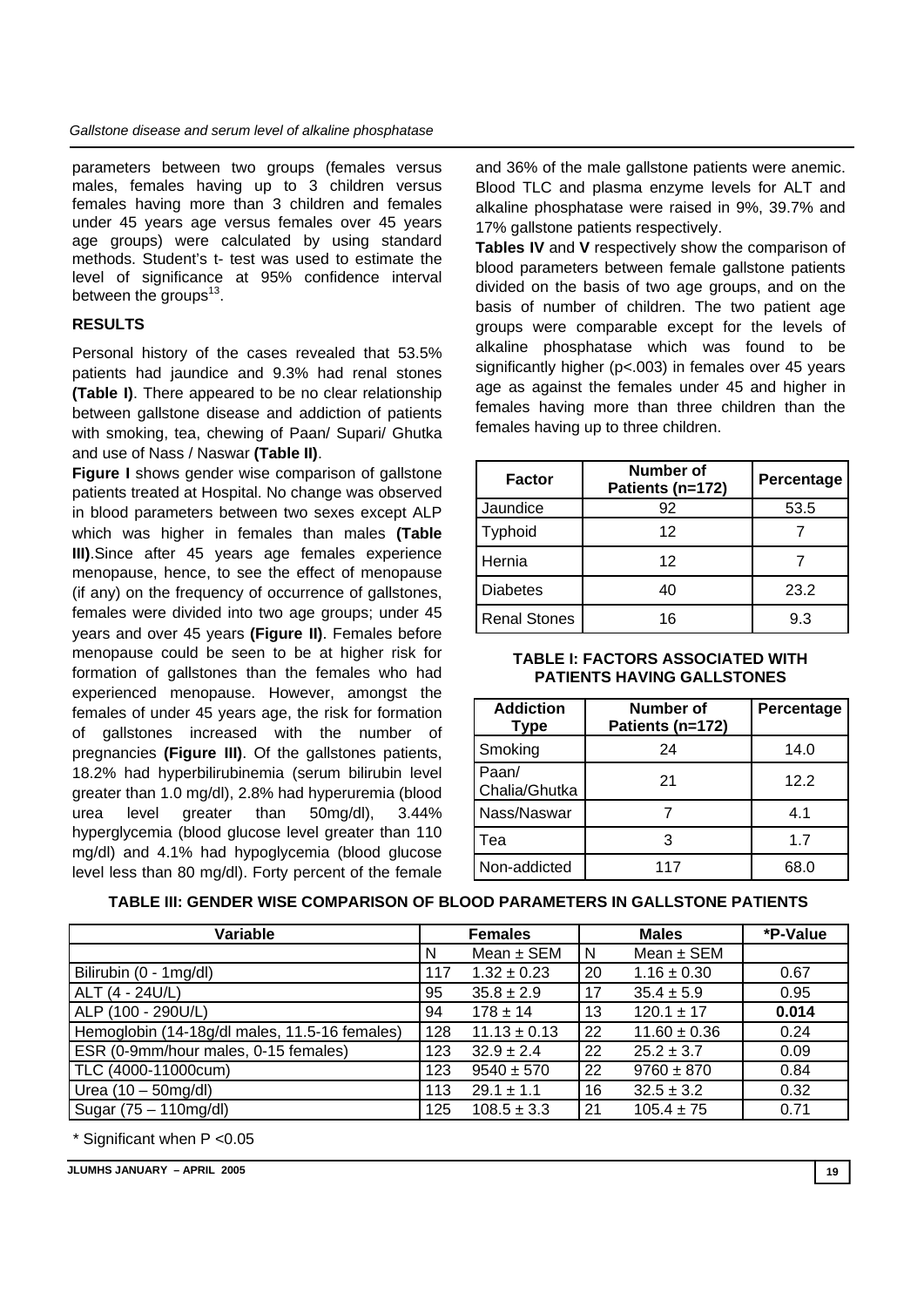#### **TABLE IV: COMPARISON OF BLOOD PARAMETERS BETWEEN FEMALE GALLSTONE PATIENTS OF TWO AGE GROUPS**

| Variable                 | Under 45 years age<br>group |                  | Over 45 years age<br>group |                  | $P - Value$ |
|--------------------------|-----------------------------|------------------|----------------------------|------------------|-------------|
|                          | N                           | Mean $\pm$ SEM   | I N                        | Mean $\pm$ SEM   |             |
| Bilirubin (0 - 1mg/dl)   | 75                          | $1.03 \pm 0.15$  | 42                         | $0.79 \pm 0.08$  | 0.88        |
| ALT (4 - 24U/L)          | 66                          | $43.8 \pm 5.3$   | 32                         | $33.4 \pm 5.2$   | 0.74        |
| ALP (100 - 290U/L)       | 61                          | $144 \pm 9.3$    | 34                         | $168.9 \pm 15$   | 0.003       |
| Hemoglobin (11.5-16g/dl) | 85                          | $11.02 \pm 0.18$ | 45                         | $11.47 \pm 0.16$ | 0.33        |
| ESR (0-15mm/hour)        | 81                          | $33.2 \pm 2.9$   | 42                         | $32.1 \pm 4.5$   | 0.63        |
| TLC (4000-11000cum)      | 79                          | $9370 \pm 650$   | 44                         | $9860 \pm 1100$  | 0.89        |
| Urea $(10 - 50$ mg/dl)   | 73                          | $27.6 \pm 1.3$   | 40                         | $31.9 \pm 2.1$   | 0.70        |
| Sugar (75 – 110mg/dl)    | 81                          | $106.3 \pm 3.5$  | 44                         | $112.6 \pm 6.7$  | 0.08        |

### **TABLE V: COMPARISON OF BLOOD PARAMETERS BETWEEN FEMALE GALLSTONE PATIENTS WITH UPTO 3 OR MORE THAN 3 CHILDREN**

| Variable                 |    | <b>Females having</b><br>up to 3 children |     | <b>Females having</b><br>more than 3 children | $P - Value$ |
|--------------------------|----|-------------------------------------------|-----|-----------------------------------------------|-------------|
|                          | N  | Mean $\pm$ SEM                            | N   | Mean $\pm$ SEM                                |             |
| Bilirubin (0 - 1mg/dl)   | 38 | $0.94 \pm 0.22$                           | 85  | $0.81 \pm 0.06$                               | 0.54        |
| ALT (4 - 24U/L)          | 31 | $32.1 \pm 4.8$                            | 72  | $34.5 \pm 2.8$                                | 0.66        |
| ALP (100 - 290U/L)       | 32 | $142.7 \pm 15$                            | 68  | $184 \pm 18$                                  | 0.079       |
| Hemoglobin (11.5-16g/dl) | 43 | $10.91 \pm 0.36$                          | 100 | $11.36 \pm 0.11$                              | 0.23        |
| ESR (0-15mm/hour)        | 41 | $31.9 \pm 3.5$                            | 93  | $28.9 \pm 2.5$                                | 0.49        |
| TLC (4000-11000cum)      | 43 | $10780 \pm 1200$                          | 94  | $9150 \pm 540$                                | 0.21        |
| Urea $(10 - 50$ mg/dl)   | 36 | $27.56 \pm 1.5$                           | 84  | $31.2 \pm 1.4$                                | 0.084       |
| Sugar (75 - 110mg/dl)    | 43 | $106.8 \pm 7.4$                           | 94  | $110.2 \pm 3.1$                               | 0.67        |

#### **TABLE II: ADDICTION AND GALLSTONE RELATIONSHIP FIGURE I: GENDER WISE COMPARISON OF**



**JLUMHS JANUARY – APRIL 2005 20** 

#### **GALLSTONE PATIENTS TREATED AT LIAQUAT UNIVERSITY HOSPITAL DURING 1999 TO 2001 FIGURE II: COMPARISON BETWEEN**

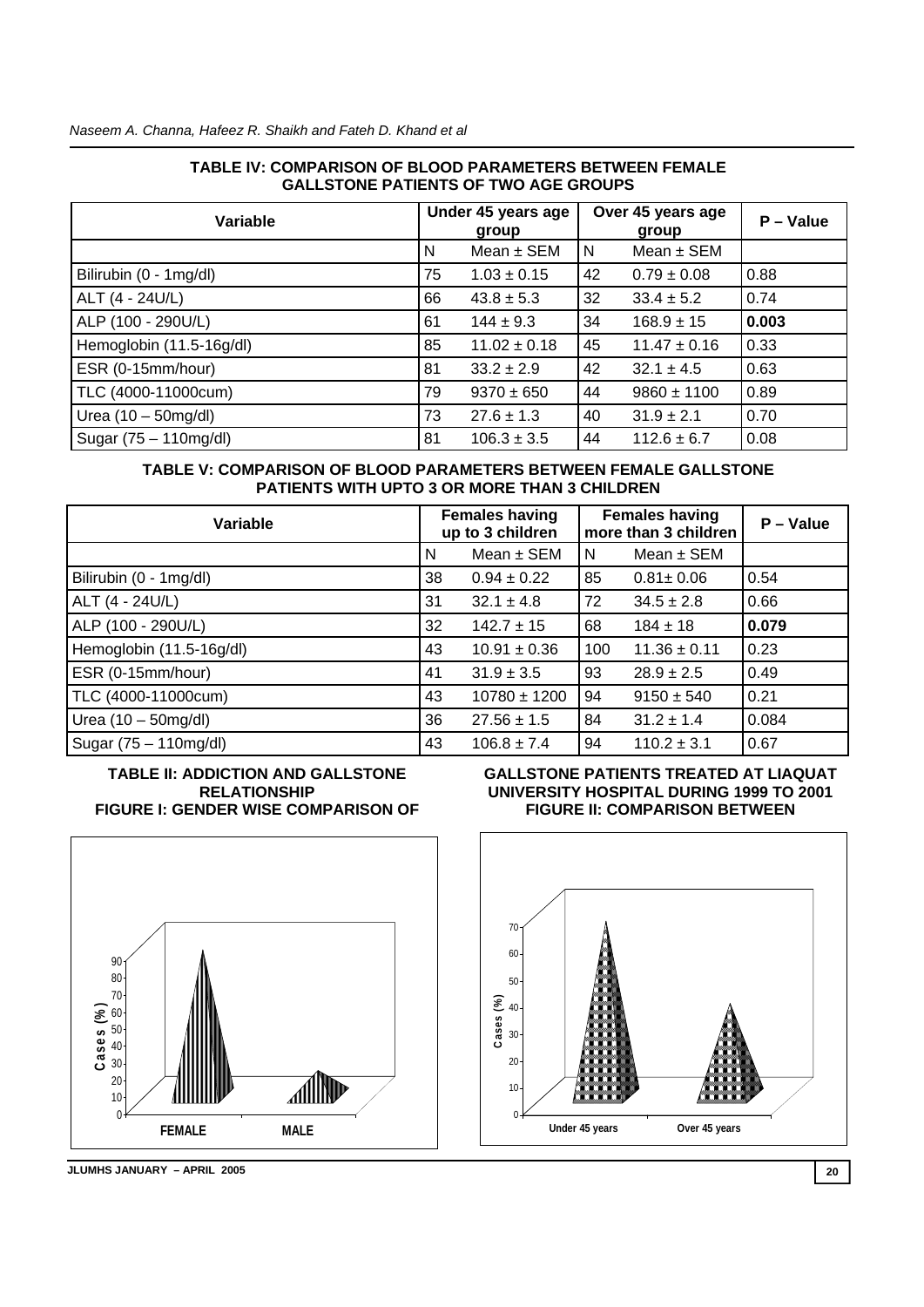

# **TWO AGE GROUPS OF FEMALE**

#### **FIGURE III: COMPARISON BETWEEN TWO GROUPS OF FEMALE GALLSTONE PATIENTS DISCUSSION**

Females are far more prone to develop gallstones than the males, and our this finding is in full agreement with the reports available in literature<sup>14-16</sup>. Several workers have reported two to three fold increase in the incidence of gallstones in diabetic patients, whereas others have failed to find a significant association<sup>17-21</sup>. Gallbladder emptying abnormalities found in diabetic patients may predispose to gallstone formation<sup>22</sup>.

The significant increase in the levels of alkaline phosphatase in females in our study might be owing to increased bone turn over or simultaneous formation of osteoid in these females than males $^{23}$ .

Present study showed that the risk for formation of gallstones in females increased with the number of pregnancies. This finding is consistent with the report of Tsimoviannis et  $al^{24}$  and supports the suggestion that during pregnancy the levels of body mass index, low density lipoproteins, serum cholesterol and triacylglycerols increase which in turn increase the chance for the formation of gallstones. Moreover, there are reports, which suggest that gallbladder emptying becomes poor during pregnancy owing to the effect of progesterone<sup>25,26</sup>. This sex-related difference in the incidence of cholelithiasis could also be explained on the basis of pregnancy and female sex hormones. As female sex hormones are known to increase blood cholesterol level, hence, females of child-bearing age have higher cholesterol levels than

males of same age group<sup>26-31</sup>. This is also supported by the previous finding $32$  for this area that pure cholesterol stones were more common in females than males.

# **CONCLUSION**

Alkaline phosphatase levels in blood correlate well with the increased risk for the formation of gallstones in females versus males. Females with the increased risk are of under 45 years age and those having more than three children.

# **REFERENCES**

- 1. Thijs CT, Groen AK, Hovens M et al. Risk of gallstone disease is associated with serum level of alpha-1-acid glycoprotein. Epidemiology 1999; 10: 764 – 766.
- 2. Simon JA, Hudes ES. Serum ascorbic acid and other correlates of gallbladder disease among US adults. Am J Public Health 1998; 88: 1208 – 1212.
- 3. Schmucker DL. Liver function and phase 1 drug metabolism in the elderly. Drugs Aging 2001; 18:  $837 - 851$ .
- 4. Lee SP. Hypersecretion of mucus glycoprotein by the gallbladder epithelium in experimental cholelithiasis. J Pathol 1981; 134: 199 – 207.
- 5. Abei M, Schwarzendrube J, Nuutinen H et al. Cholesterol crystallization – promoters in human bile: comparative potencies of immunoglobulins, alpha-1acid glycoprotein concentration and cholesterol crystal nucleation time in gallstone disease. Dig Dis Sci 1995; 40: 1174 – 1178.
- 6. Rege RV. The role of biliary calcium in gallstone pathogenesis. Front Biosci 2002; 7: 15 – 25.
- 7. Dowling RH. Review: pathogenesis of gallstones. Aliment Pharmacol Ther 2000; 14: 39 – 47.
- 8. Byran WR, Chastan LL and Garrey WE. Errors of routine analysis in the counting of leukocytes. Am J Physiol 1935; 113: 416 - 420.
- 9. Whitehead TP, Worthington S. The determination of carboxyhaemoglobin. Clin Chim Acta 1961; 6:  $356 - 9.$
- 10. Trinder P. Determination of blood glucose using an oxidase-peroxidase system with a noncarcinogenic chromogen. J Clin Pathol 1969; 22 (2):158-61
- 11. Hertz H, Dybkaer R, Lauritzen M. Direct spectrometric determination of the concentrations of (unconjugated) bilirubin and conjugated bilirubin in serum. Scand J Clin Lab Invest. 1974; 34(3): 265-73
- 12. Lockitch G, Pndek MR, Halstead AC. Isolated elevation of serum alkaline phosphatase. J Pediatr 1984;105(5): 773-5.
- 13. Bland M. An Introduction to Medical Statistics.

**JLUMHS JANUARY – APRIL 2005 21**